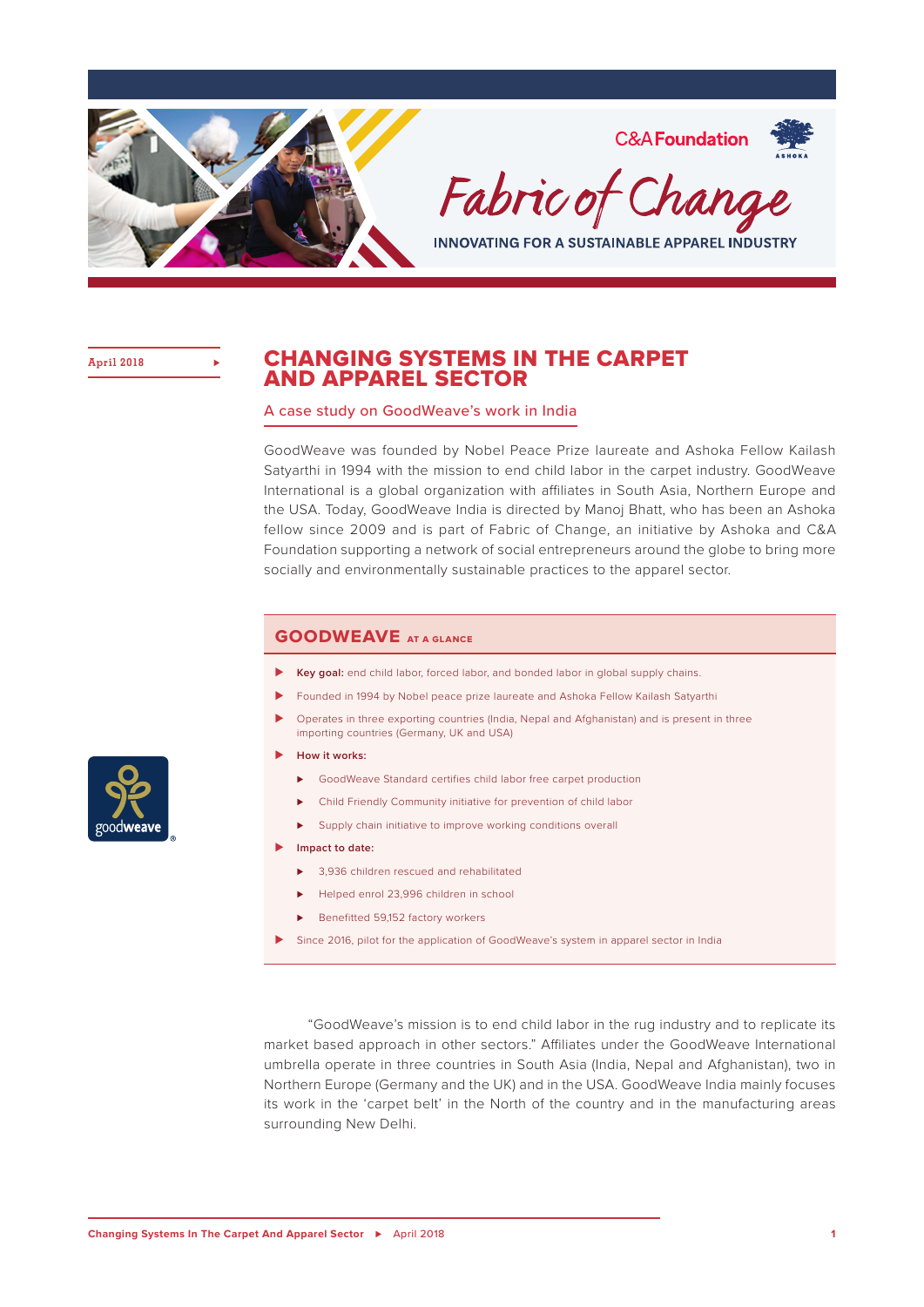

GoodWeave's main impacts are through direct service provision, from certification of exporters to rescuing and rehabilitating victims of child labor and through operating prevention programmes in communities where rugs are produced. It is scaling the impact of its operations by replicating its model in the apparel sector. It has a clear systems change approach for shifting norms and practices through compliance but also through changing individual attitudes. Progress towards framework change is made through a focus on prevention, by changing mindsets of parents and communities and challenging traditional social norms and stereotypes.

#### **how goodweave has an impact on various levels**



GoodWeave changes systems by taking a holistic approach to end child and bonded labor. In the carpet sector, through the Europe and US based affiliates, it works to build demand for certified child-labor-free rugs from consumers and it enables a license system for retail brands and importers. In India, GoodWeave works with producers and exporters, independently monitoring supply chains and certifying carpet production according to the GoodWeave Standard. In parallel, whenever child labor is identified, GoodWeave runs a program for the rehabilitation of child workers. At the same time, a child labor prevention programme is implemented in carpet weaving communities, mainly through support for education, and raising awareness regarding child labor. Since 2016, it is collaborating with the C&A Foundation to replicate this model in the apparel sector.

 $Fianre 1:$ **GoodWeave's different levels of impact**